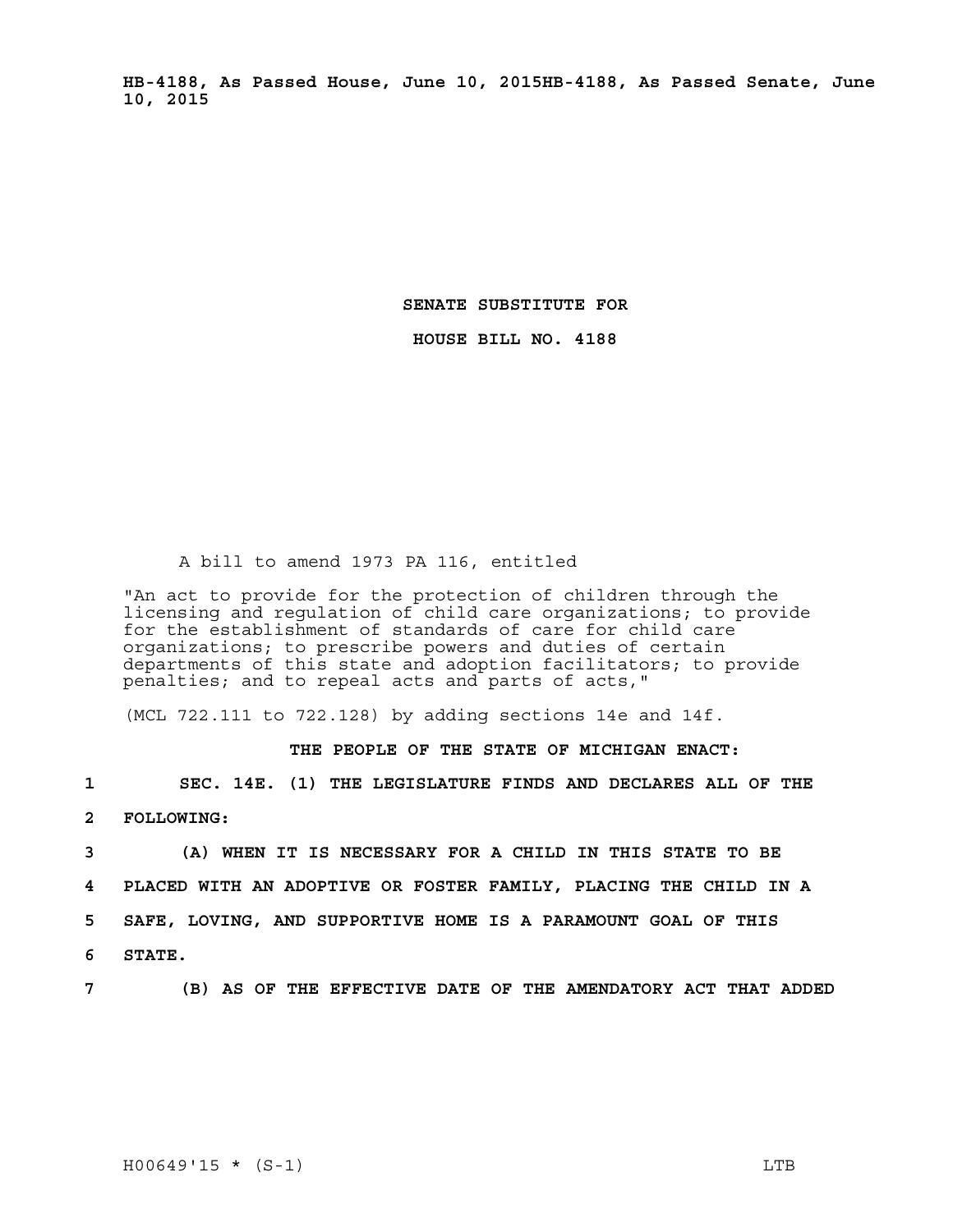**1 THIS SECTION, THERE ARE 105 LICENSED ADOPTION AND FOSTER CARE 2 AGENCIES IN THIS STATE THAT ARE AUTHORIZED TO PARTICIPATE IN AND 3 ASSIST FAMILIES WITH ADOPTION AND FOSTER PARENT PLACEMENTS OF 4 CHILDREN.**

**5 (C) HAVING AS MANY POSSIBLE QUALIFIED ADOPTION AND FOSTER 6 PARENT AGENCIES IN THIS STATE IS A SUBSTANTIAL BENEFIT TO THE 7 CHILDREN OF THIS STATE WHO ARE IN NEED OF THESE PLACEMENT SERVICES 8 AND TO ALL OF THE CITIZENS OF THIS STATE BECAUSE THE MORE QUALIFIED 9 AGENCIES TAKING PART IN THIS PROCESS, THE GREATER THE LIKELIHOOD 10 THAT PERMANENT CHILD PLACEMENT CAN BE ACHIEVED.**

**11 (D) AS OF THE EFFECTIVE DATE OF THE AMENDATORY ACT THAT ADDED 12 THIS SECTION, THE ADOPTION AND FOSTER CARE LICENSEES OF THIS STATE 13 REPRESENT A BROAD SPECTRUM OF ORGANIZATIONS AND GROUPS, SOME OF 14 WHICH ARE FAITH BASED AND SOME OF WHICH ARE NOT FAITH BASED.**

**15 (E) PRIVATE CHILD PLACING AGENCIES, INCLUDING FAITH-BASED 16 CHILD PLACING AGENCIES, HAVE THE RIGHT TO FREE EXERCISE OF RELIGION 17 UNDER BOTH THE STATE AND FEDERAL CONSTITUTIONS. UNDER WELL-SETTLED 18 PRINCIPLES OF CONSTITUTIONAL LAW, THIS RIGHT INCLUDES THE FREEDOM 19 TO ABSTAIN FROM CONDUCT THAT CONFLICTS WITH AN AGENCY'S SINCERELY 20 HELD RELIGIOUS BELIEFS.**

**21 (F) FAITH-BASED AND NON-FAITH-BASED CHILD PLACING AGENCIES 22 HAVE A LONG AND DISTINGUISHED HISTORY OF PROVIDING ADOPTION AND 23 FOSTER CARE SERVICES IN THIS STATE.**

**24 (G) CHILDREN AND FAMILIES BENEFIT GREATLY FROM THE ADOPTION 25 AND FOSTER CARE SERVICES PROVIDED BY FAITH-BASED AND NON-FAITH-26 BASED CHILD PLACING AGENCIES. ENSURING THAT FAITH-BASED CHILD 27 PLACING AGENCIES CAN CONTINUE TO PROVIDE ADOPTION AND FOSTER CARE** 

H00649'15 \* (S-1) LTB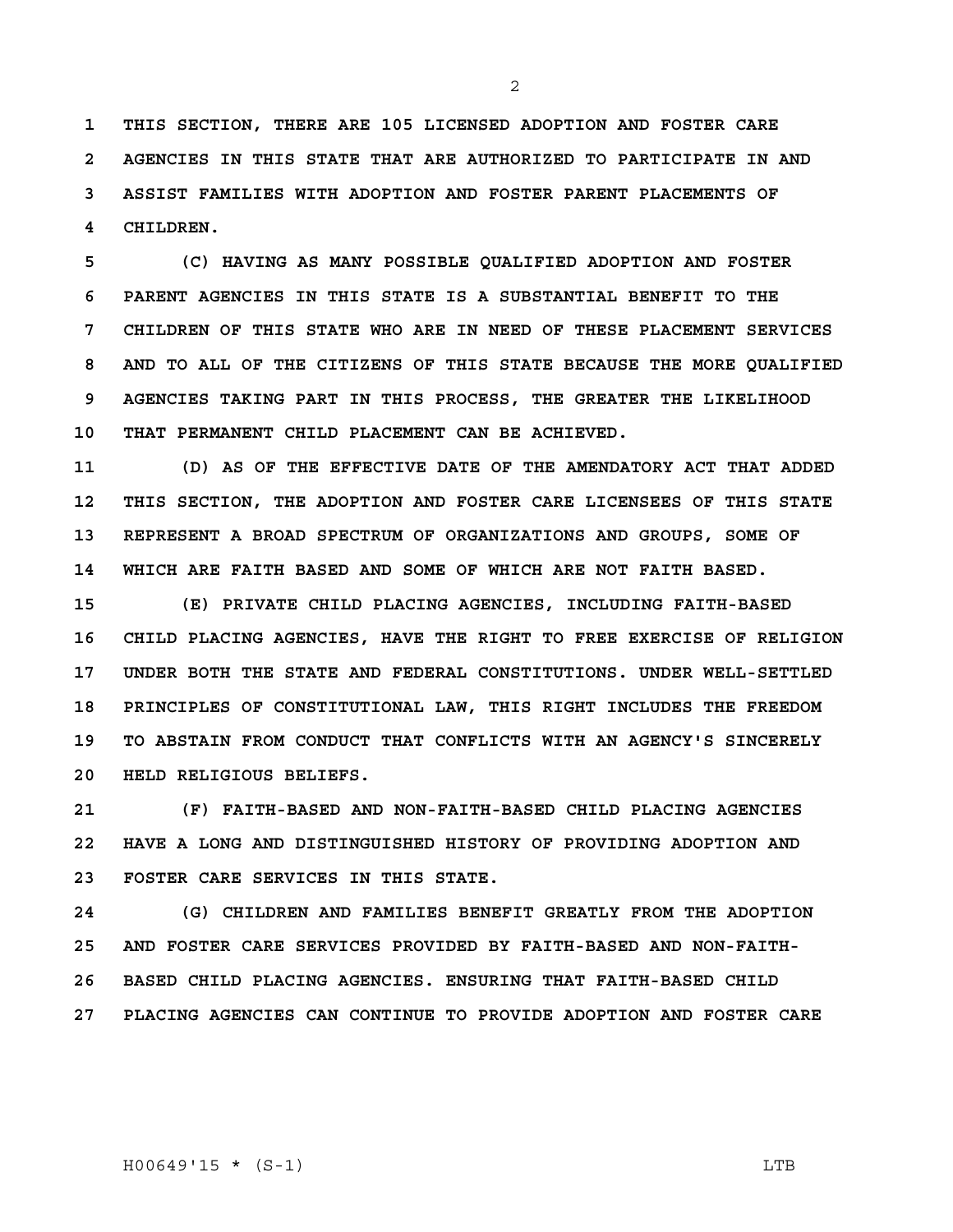**1 SERVICES WILL BENEFIT THE CHILDREN AND FAMILIES WHO RECEIVE 2 PUBLICLY FUNDED SERVICES.**

**3 (H) UNDER WELL-ESTABLISHED DEPARTMENT CONTRACTING PRACTICES, A 4 PRIVATE CHILD PLACING AGENCY DOES NOT RECEIVE PUBLIC FUNDING WITH 5 RESPECT TO A PARTICULAR CHILD OR PARTICULAR INDIVIDUALS REFERRED BY 6 THE DEPARTMENT UNLESS THAT AGENCY AFFIRMATIVELY ACCEPTS THE 7 REFERRAL.**

**8 (I) UNDER WELL-SETTLED PRINCIPLES OF CONSTITUTIONAL LAW 9 DISTINGUISHING "PRIVATE ACTION" FROM "STATE ACTION", A PRIVATE 10 CHILD PLACING AGENCY DOES NOT ENGAGE IN STATE ACTION WHEN THE 11 AGENCY PERFORMS PRIVATE-ADOPTION OR DIRECT-PLACEMENT SERVICES. 12 SIMILARLY, A PRIVATE CHILD PLACING AGENCY DOES NOT ENGAGE IN STATE 13 ACTION RELATIVE TO A REFERRAL FOR SERVICES UNDER A CONTRACT WITH 14 THE DEPARTMENT BEFORE THE AGENCY ACCEPTS THE REFERRAL.** 

**15 (2) TO THE FULLEST EXTENT PERMITTED BY STATE AND FEDERAL LAW, 16 A CHILD PLACING AGENCY SHALL NOT BE REQUIRED TO PROVIDE ANY 17 SERVICES IF THOSE SERVICES CONFLICT WITH, OR PROVIDE ANY SERVICES 18 UNDER CIRCUMSTANCES THAT CONFLICT WITH, THE CHILD PLACING AGENCY'S 19 SINCERELY HELD RELIGIOUS BELIEFS CONTAINED IN A WRITTEN POLICY, 20 STATEMENT OF FAITH, OR OTHER DOCUMENT ADHERED TO BY THE CHILD 21 PLACING AGENCY.**

**22 (3) TO THE FULLEST EXTENT PERMITTED BY STATE AND FEDERAL LAW, 23 THE STATE OR A LOCAL UNIT OF GOVERNMENT SHALL NOT TAKE AN ADVERSE 24 ACTION AGAINST A CHILD PLACING AGENCY ON THE BASIS THAT THE CHILD 25 PLACING AGENCY HAS DECLINED OR WILL DECLINE TO PROVIDE ANY SERVICES 26 THAT CONFLICT WITH, OR PROVIDE ANY SERVICES UNDER CIRCUMSTANCES 27 THAT CONFLICT WITH, THE CHILD PLACING AGENCY'S SINCERELY HELD** 

H00649'15 \* (S-1) LTB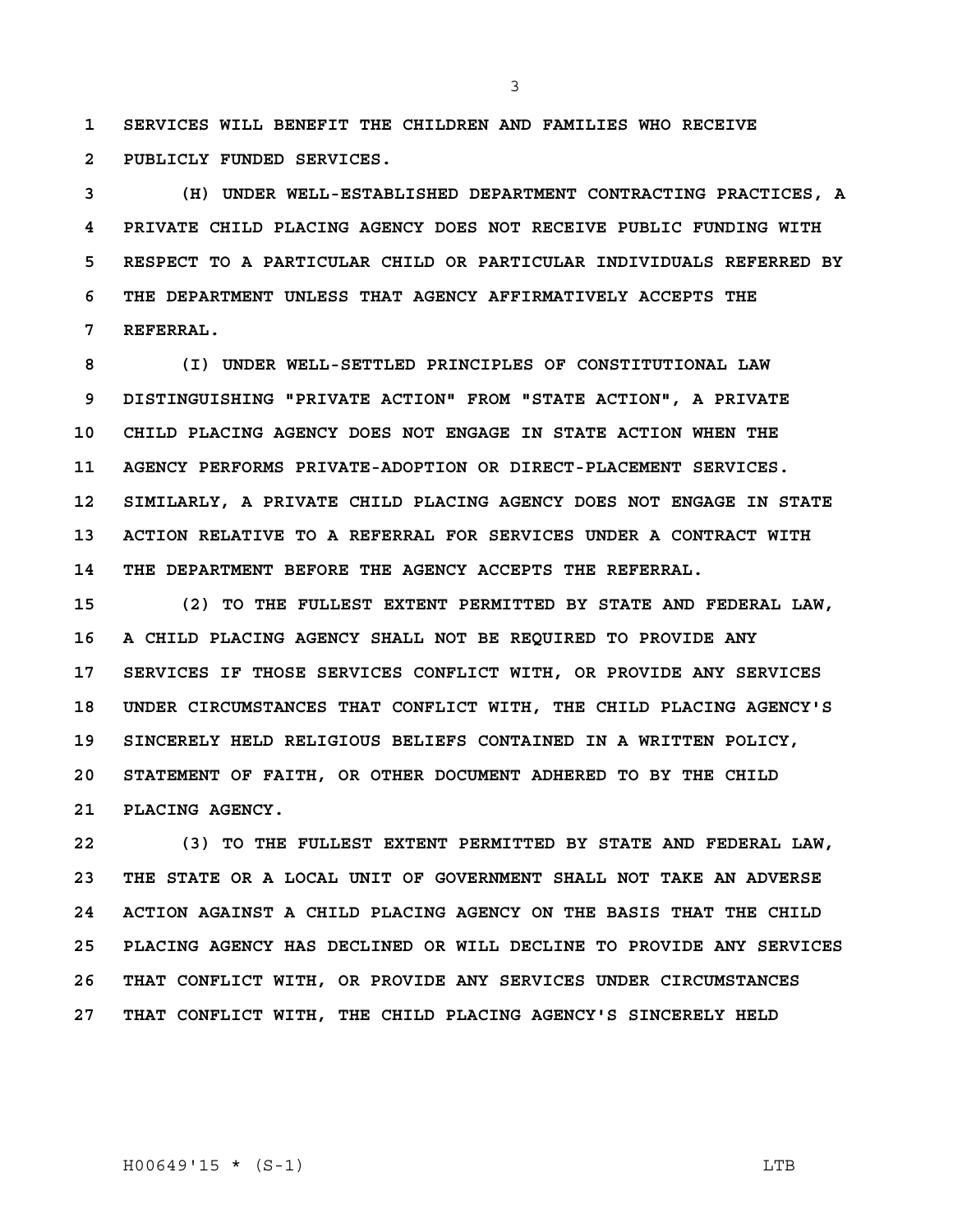**1 RELIGIOUS BELIEFS CONTAINED IN A WRITTEN POLICY, STATEMENT OF 2 FAITH, OR OTHER DOCUMENT ADHERED TO BY THE CHILD PLACING AGENCY.**

**3 (4) IF A CHILD PLACING AGENCY DECLINES TO PROVIDE ANY SERVICES 4 UNDER SUBSECTION (2), THE CHILD PLACING AGENCY SHALL PROVIDE IN 5 WRITING INFORMATION ADVISING THE APPLICANT OF THE DEPARTMENT'S 6 WEBSITE, THE MICHIGAN ADOPTION RESOURCE EXCHANGE OR SIMILAR 7 SUBSEQUENTLY UTILIZED WEBSITES, AND A LIST OF ADOPTION OR FOSTER 8 CARE SERVICE PROVIDERS WITH CONTACT INFORMATION AND SHALL DO AT 9 LEAST 1 OF THE FOLLOWING:**

**10 (A) PROMPTLY REFER THE APPLICANT TO ANOTHER CHILD PLACING 11 AGENCY THAT IS WILLING AND ABLE TO PROVIDE THE DECLINED SERVICES. 12 (B) PROMPTLY REFER THE APPLICANT TO THE WEBPAGE ON THE 13 DEPARTMENT'S WEBSITE THAT IDENTIFIES OTHER LICENSED CHILD PLACEMENT 14 AGENCIES.**

**15 (5) A CHILD PLACING AGENCY MAY ASSERT A DEFENSE IN AN 16 ADMINISTRATIVE OR JUDICIAL PROCEEDING BASED ON THIS SECTION.** 

**17 (6) IF A CHILD PLACING AGENCY DECLINES TO PROVIDE ANY SERVICES 18 UNDER SUBSECTION (2), THE CHILD PLACING AGENCY'S DECISION DOES NOT 19 LIMIT THE ABILITY OF ANOTHER CHILD PLACING AGENCY TO PROVIDE THOSE 20 SERVICES.**

**21 (7) FOR THE PURPOSE OF THIS SECTION:**

**22 (A) "ADVERSE ACTION" INCLUDES, BUT IS NOT LIMITED TO, DENYING 23 A CHILD PLACING AGENCY'S APPLICATION FOR FUNDING, REFUSING TO RENEW 24 THE CHILD PLACING AGENCY'S FUNDING, CANCELING THE CHILD PLACING 25 AGENCY'S FUNDING, DECLINING TO ENTER INTO A CONTRACT WITH THE CHILD 26 PLACING AGENCY, REFUSING TO RENEW A CONTRACT WITH THE CHILD PLACING 27 AGENCY, CANCELING A CONTRACT WITH THE CHILD PLACING AGENCY,** 

H00649'15 \* (S-1) LTB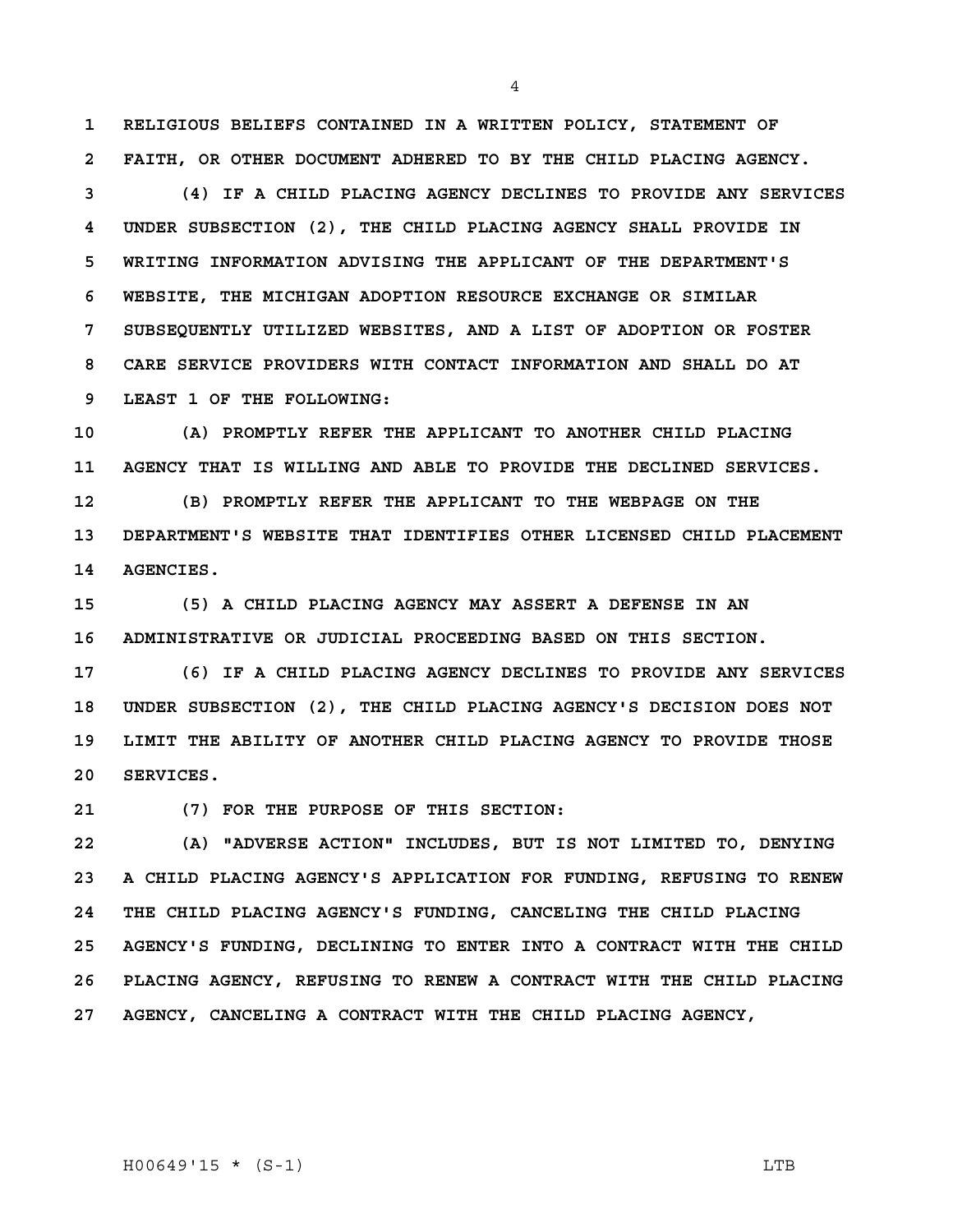**1 DECLINING TO ISSUE A LICENSE TO THE CHILD PLACING AGENCY, REFUSING 2 TO RENEW THE CHILD PLACING AGENCY'S LICENSE, CANCELING THE CHILD 3 PLACING AGENCY'S LICENSE, TAKING AN ENFORCEMENT ACTION AGAINST A 4 CHILD PLACING AGENCY, DISCRIMINATING AGAINST THE CHILD PLACING 5 AGENCY IN REGARD TO PARTICIPATION IN A GOVERNMENT PROGRAM, AND 6 TAKING ANY ACTION THAT MATERIALLY ALTERS THE TERMS OR CONDITIONS OF 7 THE CHILD PLACING AGENCY'S FUNDING, CONTRACT, OR LICENSE.** 

**8 (B) "SERVICES" INCLUDES ANY SERVICE THAT A CHILD PLACING 9 AGENCY PROVIDES, EXCEPT FOSTER CARE CASE MANAGEMENT AND ADOPTION 10 SERVICES PROVIDED UNDER A CONTRACT WITH THE DEPARTMENT.**

**11 SEC. 14F. (1) IF THE DEPARTMENT MAKES A REFERRAL TO A CHILD 12 PLACING AGENCY FOR FOSTER CARE CASE MANAGEMENT OR ADOPTION SERVICES 13 UNDER A CONTRACT WITH THE CHILD PLACING AGENCY, THE CHILD PLACING 14 AGENCY MAY DECIDE NOT TO ACCEPT THE REFERRAL IF THE SERVICES WOULD 15 CONFLICT WITH THE CHILD PLACING AGENCY'S SINCERELY HELD RELIGIOUS 16 BELIEFS CONTAINED IN A WRITTEN POLICY, STATEMENT OF FAITH, OR OTHER 17 DOCUMENT ADHERED TO BY THE CHILD PLACING AGENCY. BEFORE ACCEPTING A 18 REFERRAL FOR SERVICES UNDER A CONTRACT WITH THE DEPARTMENT, THE 19 CHILD PLACING AGENCY HAS THE SOLE DISCRETION TO DECIDE WHETHER TO 20 ENGAGE IN ACTIVITIES AND PERFORM SERVICES RELATED TO THAT REFERRAL. 21 THE DEPARTMENT SHALL NOT CONTROL THE CHILD PLACING AGENCY'S 22 DECISION WHETHER TO ENGAGE IN THOSE ACTIVITIES OR PERFORM THOSE 23 SERVICES. FOR PURPOSES OF THIS SUBSECTION, A CHILD PLACING AGENCY 24 ACCEPTS A REFERRAL BY DOING EITHER OF THE FOLLOWING:**

**25 (A) SUBMITTING TO THE DEPARTMENT A WRITTEN AGREEMENT TO 26 PERFORM THE SERVICES RELATED TO THE PARTICULAR CHILD OR PARTICULAR 27 INDIVIDUALS THAT THE DEPARTMENT REFERRED TO THE CHILD PLACING** 

H00649'15 \* (S-1) LTB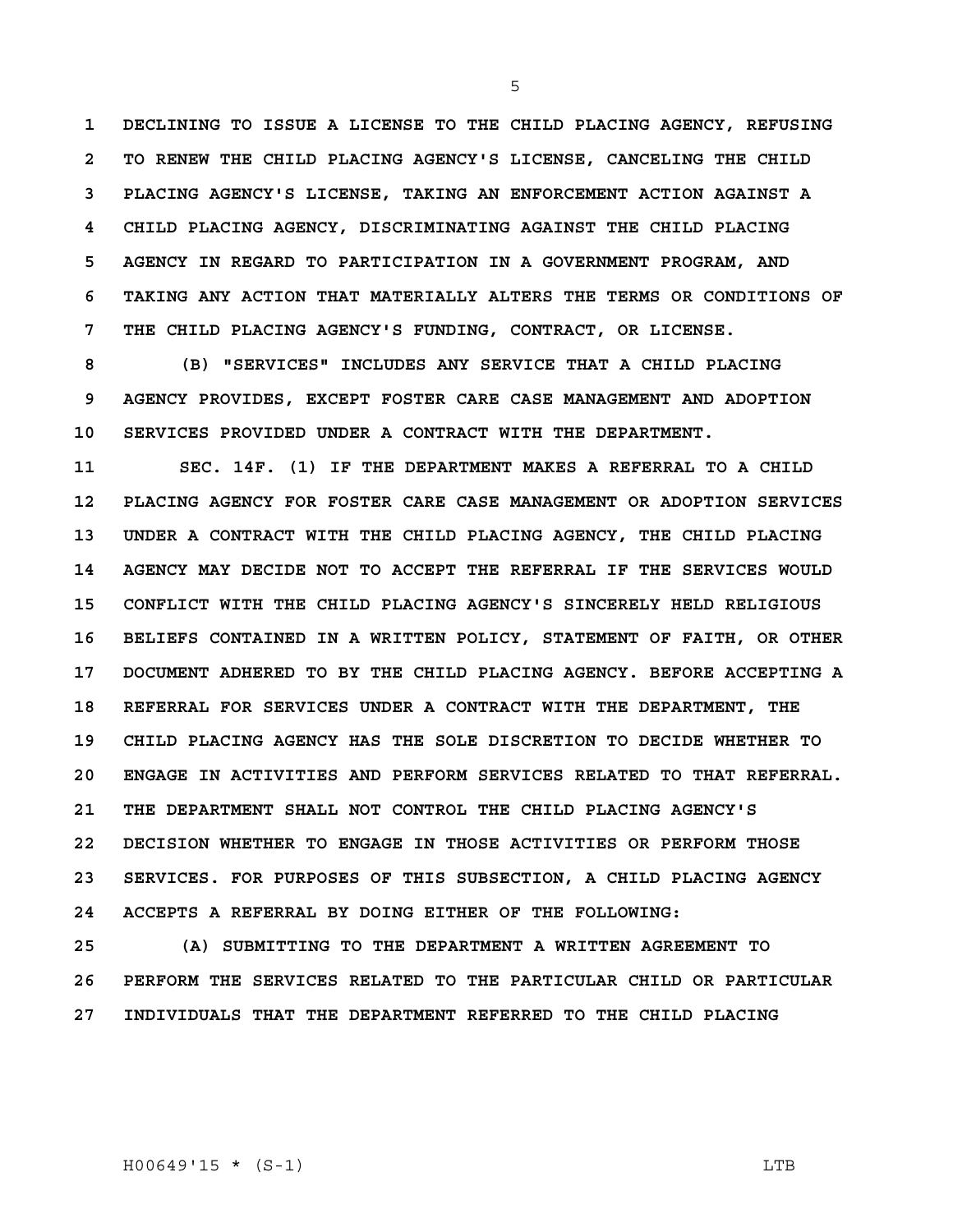**1 AGENCY.**

**2 (B) ENGAGING IN ANY OTHER ACTIVITY THAT RESULTS IN THE 3 DEPARTMENT BEING OBLIGATED TO PAY THE CHILD PLACING AGENCY FOR THE 4 SERVICES RELATED TO THE PARTICULAR CHILD OR PARTICULAR INDIVIDUALS 5 THAT THE DEPARTMENT REFERRED TO THE CHILD PLACING AGENCY.**

**6 (2) THE STATE OR A LOCAL UNIT OF GOVERNMENT SHALL NOT TAKE AN 7 ADVERSE ACTION AGAINST A CHILD PLACING AGENCY ON THE BASIS THAT THE 8 CHILD PLACING AGENCY HAS DECIDED TO ACCEPT OR NOT ACCEPT A REFERRAL 9 UNDER SUBSECTION (1).**

**10 (3) IF A CHILD PLACING AGENCY DECIDES NOT TO ACCEPT A REFERRAL 11 UNDER SUBSECTION (1), THAT OCCURRENCE SHALL NOT BE A FACTOR IN 12 DETERMINING WHETHER A PLACEMENT IN CONNECTION WITH THE REFERRAL IS 13 IN THE BEST INTEREST OF THE CHILD.**

**14 (4) A CHILD PLACING AGENCY MAY ASSERT A DEFENSE IN AN 15 ADMINISTRATIVE OR JUDICIAL PROCEEDING BASED ON THIS SECTION.**

**16 (5) FOR THE PURPOSE OF THIS SECTION, "ADVERSE ACTION" 17 INCLUDES, BUT IS NOT LIMITED TO, DENYING A CHILD PLACING AGENCY'S 18 APPLICATION FOR FUNDING, REFUSING TO RENEW THE CHILD PLACING 19 AGENCY'S FUNDING, CANCELING THE CHILD PLACING AGENCY'S FUNDING, 20 DECLINING TO ENTER INTO A CONTRACT WITH THE CHILD PLACING AGENCY, 21 REFUSING TO RENEW A CONTRACT WITH THE CHILD PLACING AGENCY, 22 CANCELING A CONTRACT WITH THE CHILD PLACING AGENCY, DECLINING TO 23 ISSUE A LICENSE TO THE CHILD PLACING AGENCY, REFUSING TO RENEW THE 24 CHILD PLACING AGENCY'S LICENSE, CANCELING THE CHILD PLACING 25 AGENCY'S LICENSE, TAKING AN ENFORCEMENT ACTION AGAINST A CHILD 26 PLACING AGENCY, DISCRIMINATING AGAINST THE CHILD PLACING AGENCY IN 27 REGARD TO PARTICIPATION IN A GOVERNMENT PROGRAM, AND TAKING ANY**